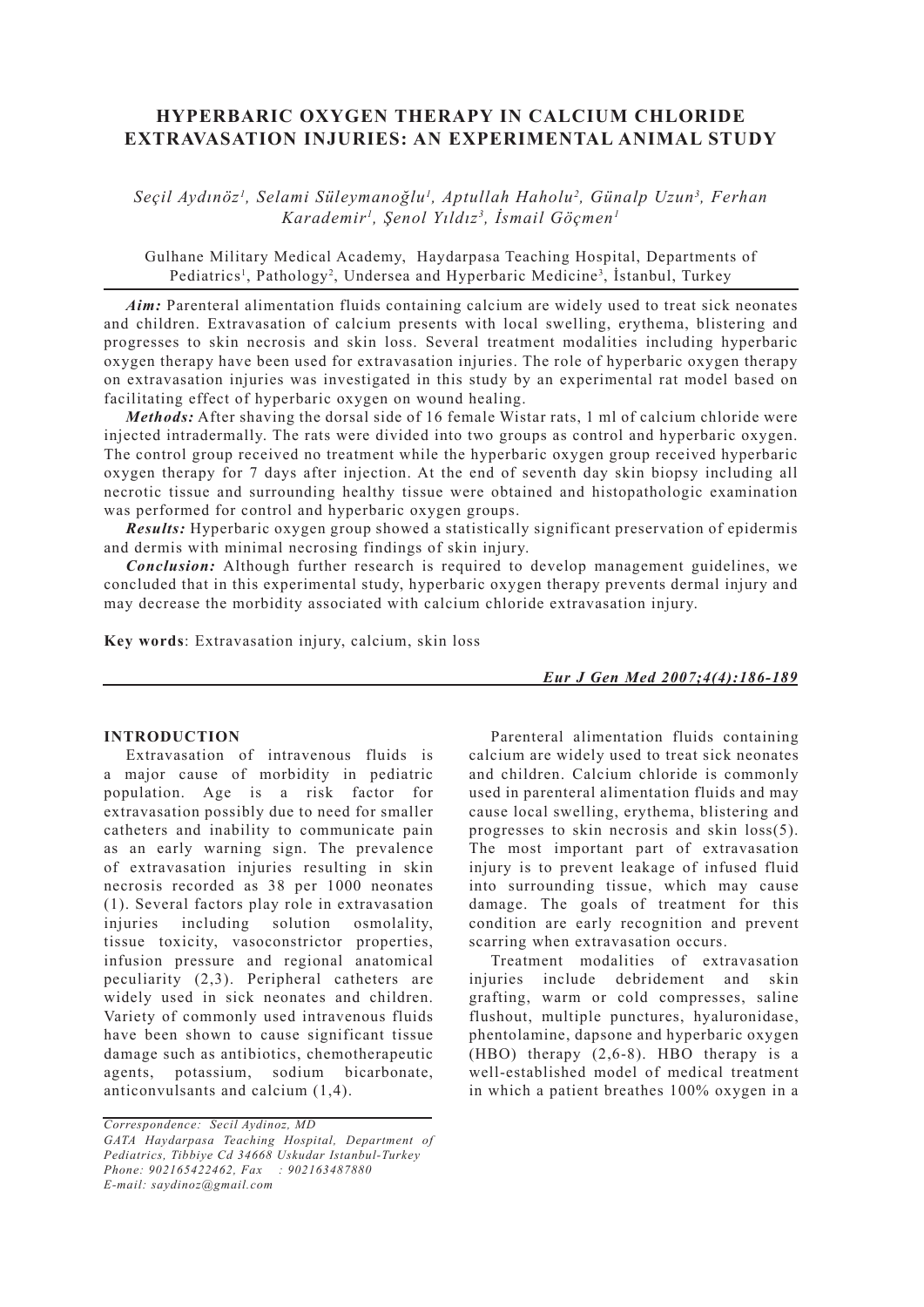|                            | Epidermis  |                          | Dermis                |                |              |
|----------------------------|------------|--------------------------|-----------------------|----------------|--------------|
| Histopathologic<br>finding | Ulceration | Fibropurulent<br>exudate | Capillary<br>necrosis | Granulation    | Fat necrosis |
| Control $(n=8)$            |            | 8                        |                       | 8              | 8            |
| <b>HBO</b><br>$(n=8)$      | 3          | 3                        | $\theta$              | $\overline{4}$ | 2            |
| p                          | 0,059      | 0.013                    | 0,001                 | 0,038          | 0,003        |

**Table 1. Histopathologic findings of skin injury**

special chamber at 2-3 absolute atmospheres (ATA). HBO can institute a hyperoxic state by increasing dissolved oxygen in plasma even in tissues with hypoperfusion. This hyperoxic state promotes wound healing by neoangiogenesis, interfering with infection, fibroblast replication and collagen production. In this experimental study, we investigated the effect of hyperbaric oxygen therapy on calcium extravasation injuries in rats.

#### **MATERIALS AND METHODS**

Sixteen female Wistar rats weighing 160- 200 g obtained from the Istanbul University Medical Faculty Experimental Research and Diagnosis Center were used in the study. Approval for the study was secured from Gulhane Military Medical Academy Hospital Ethical Committee. Animals were kept at room temperature in a natural day/night cycle and were permitted to eat standard rat chow and drink tap water ad libitum. Intradermal injections of 1 ml calcium chloride were made on the dorsal side of each rat after shaving the area of injection. The rats were randomly assigned to two groups. The control group (n=8) received no treatment. The hyperbaric oxygen (HBO) group (n:8) received HBO therapy for 60 min. at 2,5 ATA for 7 days after injection. At the end of seventh day skin biopsy including all necrotic tissue and surrounding healthy tissue were obtained and histopathologic examination was performed for control and HBO groups.

Biopsy specimens were fixed in buffered 10% formalin for 12 hours and then embedded in paraffin wax. Four-micron-thick sections were stained with PAS and haematoxylin and eosin (H&E). Histopathologic investigation was performed by a pathologist in a blind manner. Data were analyzed by Chi –square test and a value of  $p<0.05$  was considered statistically significant.

### **RESULTS**

Calcium chloride injection resulted in consistent tissue necrosis, which continued to enlarge 5-7 days. Extension of the damage of calcium chloride through the dermis was assessed by histopathologic examination. Ulceration and fibropurulent exudates were seen after histopathologic examination of epidermis. Microscopic findings of dermis were capillary necrosis, granulation tissue formation and fat necrosis (Figure 1). HBO group showed a statistically significant preservation of epidermis and dermis with minimal necrosing findings of skin injury (Table 1).

## **DISCUSSION**

Extravasation injuries resulted in skin necrosis is an important cause of morbidity in pediatric population. In this experimental rat model of skin injury, our data suggest that HBO may decrease the morbidity associated with calcium chloride extravasation injury. Although it is hard to identify risk factors for extravasation, age is considered the most significant one. Children, especially newborns are known to have more extravasations possibly due to need for smaller catheters and inability to communicate pain as an early warning sign.

Several treatment options have been proposed for extravasation injuries including both surgical and medical methods. Debridement and skin grafting to the area of skin loss have been reported as a successful surgical method in management of nine patients with extravasation injuries whose age ranged from 17 days to 60 years (9). Warm compresses provide a symptomatic relief by reabsorbing infiltrating solutions due to local vasodilatation. Maceration of the skin and subsequent necrosis have been reported as complications of this therapy (4). Yilmaz et al described a successful saline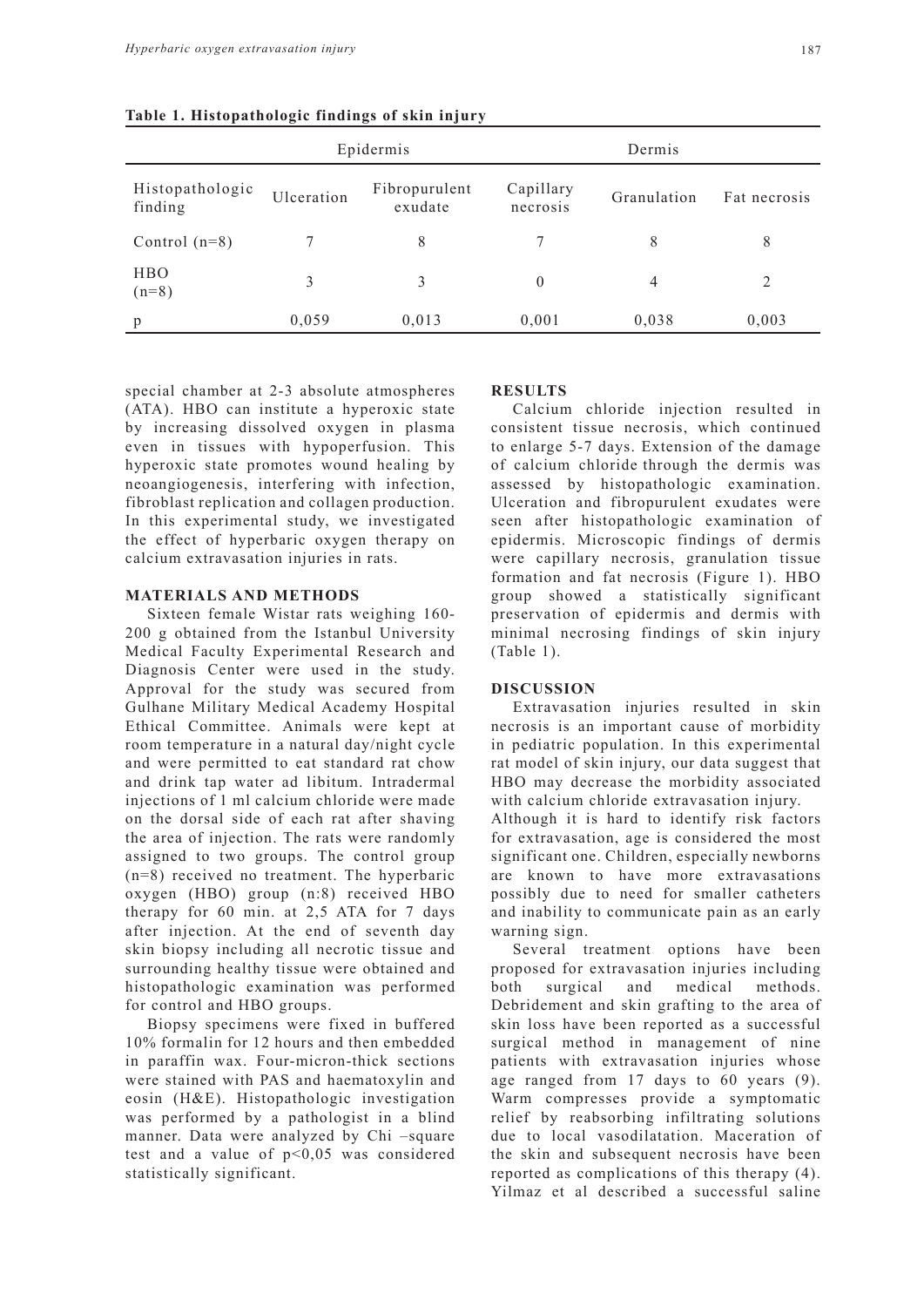

**Figure 1. Ulcerated epidermis and seropürülan inflamatory base of the ulceration associated with fat necrosis, granulation tissue (A) and capillary necrosis (B) (Hematoxylen&Eosin, X100). Comparetively normal epidermis (C) and subepidermal minimal inflamatory reaction from HBO treated group (Hematoxylen&Eosin, X100).** 

flushout method in their experimental study in rats (10). In this technique a blunt-ended canula with side holes is used to inject saline (11). Chandavashu et al performed multiple punctures by using a sterile blood drawing stylet to make perforations over the area of swelling (12). Hyaluronidase is a protein enzyme derived from bovine testicular tissue extracts. It degrades hyaluronic acid which promotes an increase in tissue permeability and absorbtion of fluids through tissues. Successful treatment of extravasation injuries with injection of hyaluronidase have been reported both in experimental animal models and in neonates (13-15). Phentolamine is a nonspecific alpha adrenergic blocker which has been shown to decrease clinical erythema, induration and blanching by inhibiting vasoconstriction and allowing improved blood circulation through the extravasation site (16). The leukocyte inhibitor dapsone has been reported to have little positive effect on healing due to extravasation injury of doxorubicin in a rat model (7).

In our study extension of the damage of calcium chloride through the dermis was assessed by histopathologic examination and HBO group showed a statistically significant preservation of epidermis and dermis with minimal necrosing findings of skin injury. As far as we know, this is the first study investigating the effect of HBO on calcium extravasation injuries. Monstrey et al reported HBO therapy might be deleterious in the early stage of doxorubicin extravasation in an experimental study investigating the free radical tissue injury (6). However Aktas et al reported beneficial effect of HBO in adriamycin-induced skin lesions (17).

Although further research is required to develop management guidelines, we concluded that in this experimental study, HBO therapy prevents dermal injury of calcium chloride extravasation in rats.

## **REFERENCES**

- 1. Wilkins CE, Emmerson AJ. Extravasation injuries on regional neonatal units. Arch.Dis.Child Fetal Neonatal Ed 2004;F274-F275
- 2. Lynch DJ, Key JC, White RR. Management and prevention of infiltration and extravasation injury. Surg Clin North Am 1979;939-49
- 3. Upton J, Mulliken JB, Murray JE. Major intravenous extravasation injuries. Am J Surg 1979;497-506
- 4. Brown AS, Hoelzer DJ, Piercy SA. Skin necrosis from extravasation of intravenous fluids in children. Plast Reconstr Surg 1979;145-50
- 5. Kumar RJ, Pegg SP, Kimble RM. Management of extravasation injuries. ANZ J Surg 2001;285-9
- 6. Monstrey SJ, Mullick P, Narayanan K, Ramasastry SS. Hyperbaric oxygen therapy and free radical production: an experimental study in doxorubicin (Adriamycin) extravasation injuries. Ann Plast Surg 1997;163-8
- 7. Sommer NZ, Bayati S, Neumeister M, Brown RE. Dapsone for the treatment of doxorubicin extravasation injury in the rat. Plast Reconstr Surg 2002;2000-5
- 8. Tiras U, Erdeve O, Karabulut AA, Dallar Y, Eksioglu HM. Debridement via collagenase application in two neonates. Pediatr Dermatol 2005;472-5